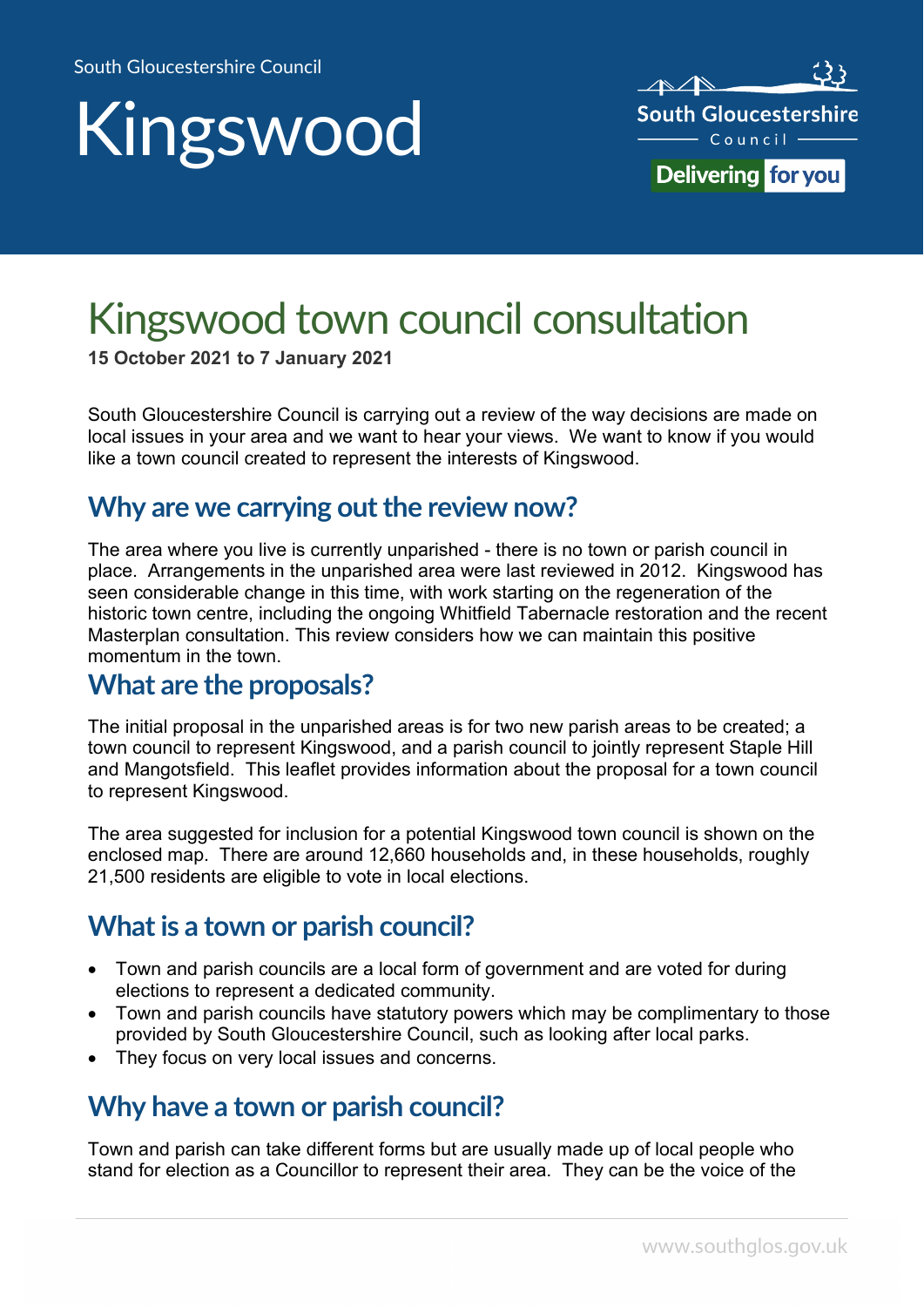local community and work with other government and organisations to coordinate and deliver services and work to improve the quality of life in the area.

Town and parish councils may choose to provide extra or improved local services, for example:

- Community and leisure facilities e.g., community halls, allotments
- Recreation and play facilities e.g., parks, play areas, sports pitches
- Activities for young people and children e.g., holiday and youth clubs
- **Community events and festivals**
- On street improvement e.g., flowers, litter bins, bus shelters
- Support/grants for local voluntary groups and represent the community on local bodies e.g., Chambers of Commerce
- **Local 'watchdog' on planning and other local matters**

#### **What about the costs?**

Town and parish councils are funded through a charge added to your Council Tax. This is known as a precept. These funds are required to be used to invest in the area to provide or improve local services or facilities.

In unparished areas, such as Kingswood is now, we (South Gloucestershire Council) provided some services which are provided elsewhere by parish councils. The costs of providing such services are called special expenses. These special expenses are funded through a charge added to your Council Tax. If Kingswood had its own Town Council, this charge would be reviewed and potentially stopped if they delivered all the additional services.

A town and parish council precept will depend on the size of the parish, the services it provides and the number of properties across which it is spread. It is not possible to say how much a precept would be for an area which is currently unparished. Any new parish council would be able to set its own precept level and it would depend on the services and facilities it wants to provide. The town or parish council will be accountable to its residents and as such will need to be realistic in the setting their precept.

#### **What are the possibilities?**

There are a number of possible outcomes of this review, which fall into the following categories:

#### Option 1: A new town council is created for Kingswood (as shown on the map on the next page)

This would mean that a town council is created to represent the interests of residents in Kingswood and the surrounding area.

#### Option 2: Join with existing neighbouring parishes

Residents in some parts of the unparished area may decide they would like to become part of a parish that neighbours the currently unparished area.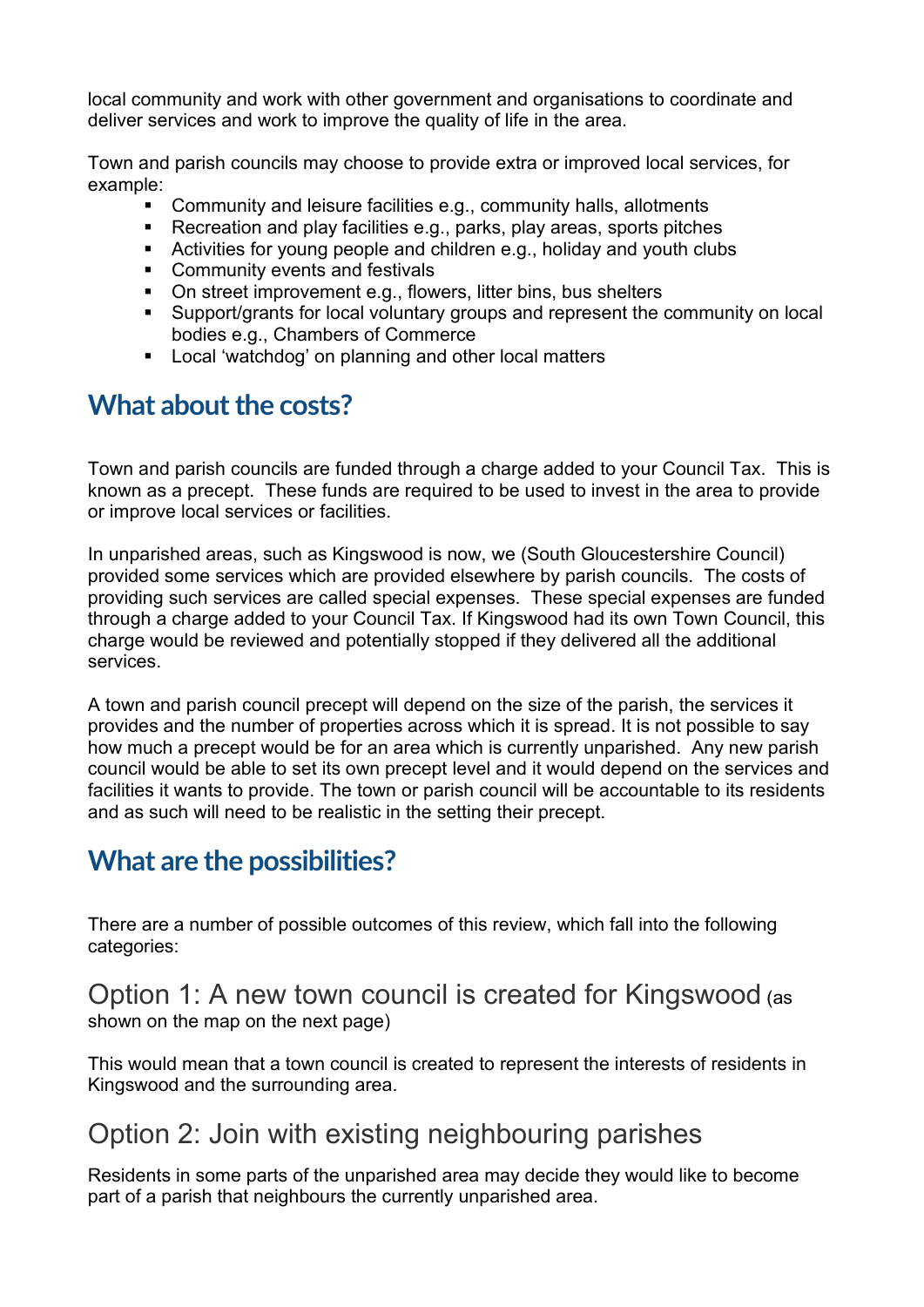#### Option 3: No Change

This would mean that no town council was created.

### **What happens next?**

All the responses will be reviewed and used in a report to go to our Regulatory Committee at the end of January 2022. If a decision is made to either create a new town council for Kingswood or join with another town or parish council, then we will consult again with further detail around how this might work for Kingswood.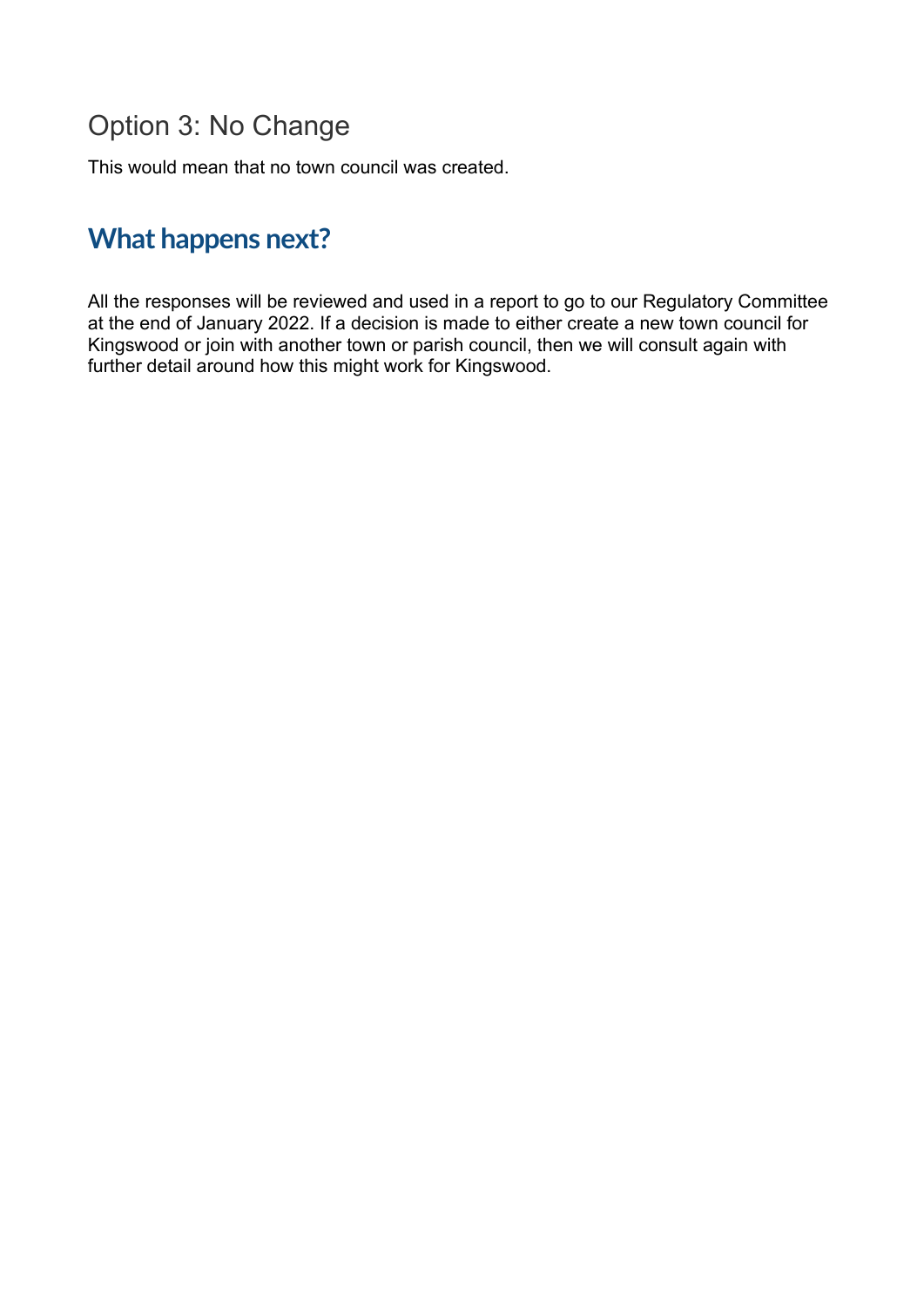